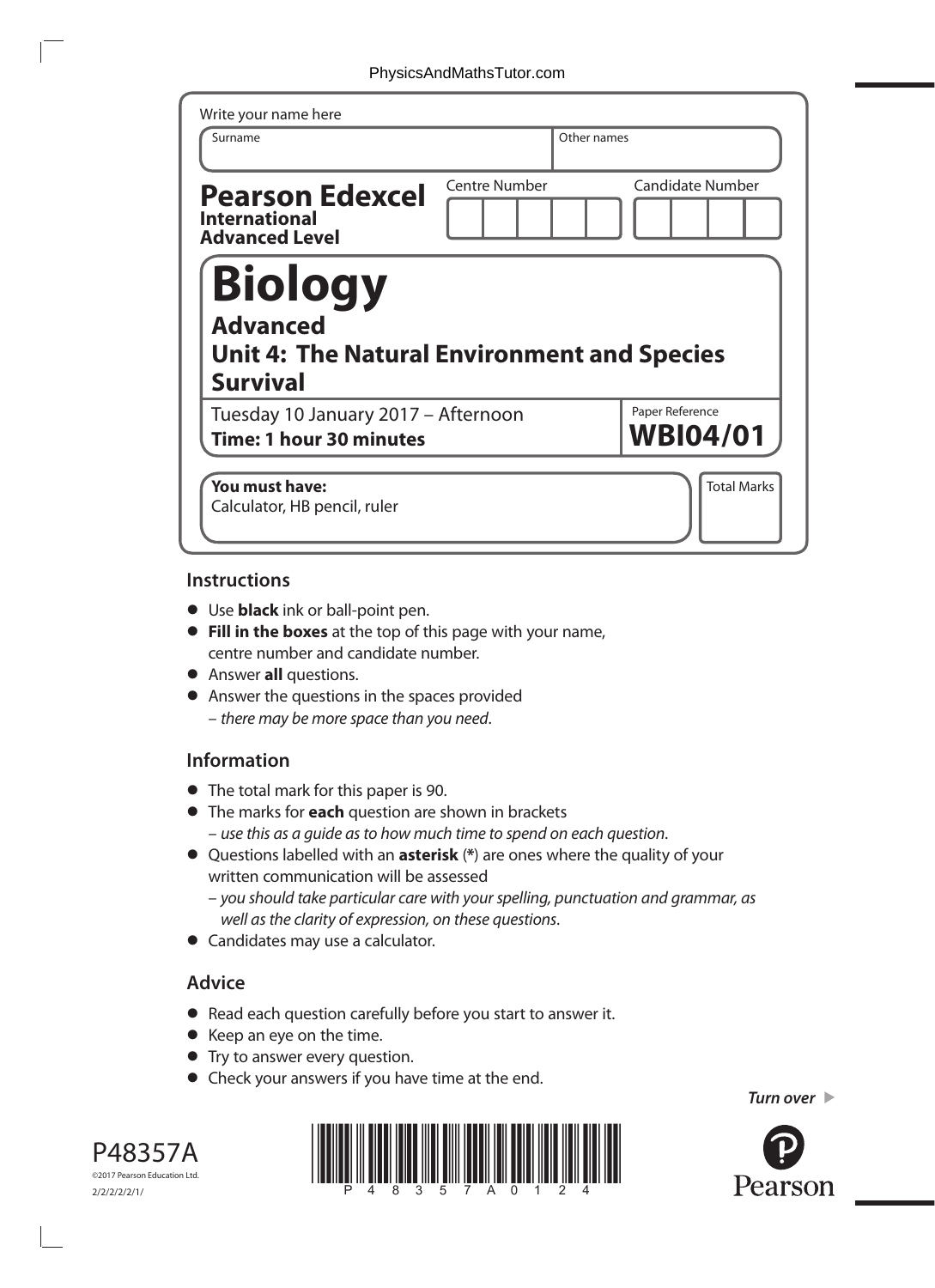# **Answer ALL questions.**

#### **Some questions must be answered with a cross in a box . If you change your mind about an answer, put a line through the box and then mark your new answer with a cross .**

**DO NOT WRITE IN THE INTERNATION** 

DO NOT WRITE IN THIS AREA

**DO NOT WRITE IN THE INTERNATIONAL CONTRACTOR** 

**DO NOT WRITE IN THIS AREA** 

**DO NOT WRITE IN THIS AREA**

**DOMOROTHE MEETING** 

**1** The electron micrograph below shows a chloroplast.



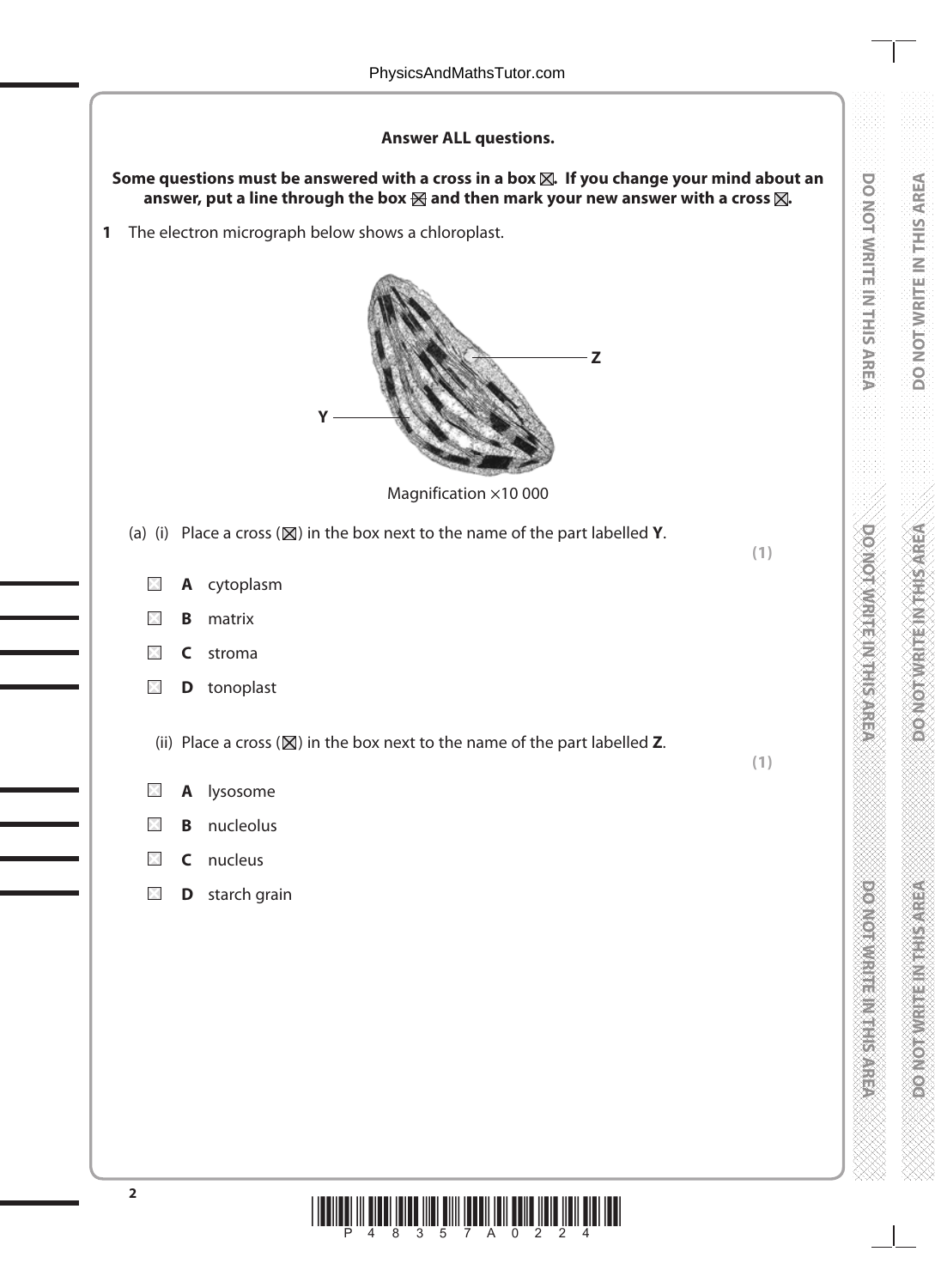- (b) Thylakoid membranes in chloroplasts are phospholipid bilayers with proteins and chlorophyll molecules embedded in them.
	- (i) Explain why the phospholipids are arranged in a bilayer.

(ii) Describe the role of the proteins in the thylakoid membrane in the formation of ATP.

 $(3)$ 

**MONOTAL CHANGE** 

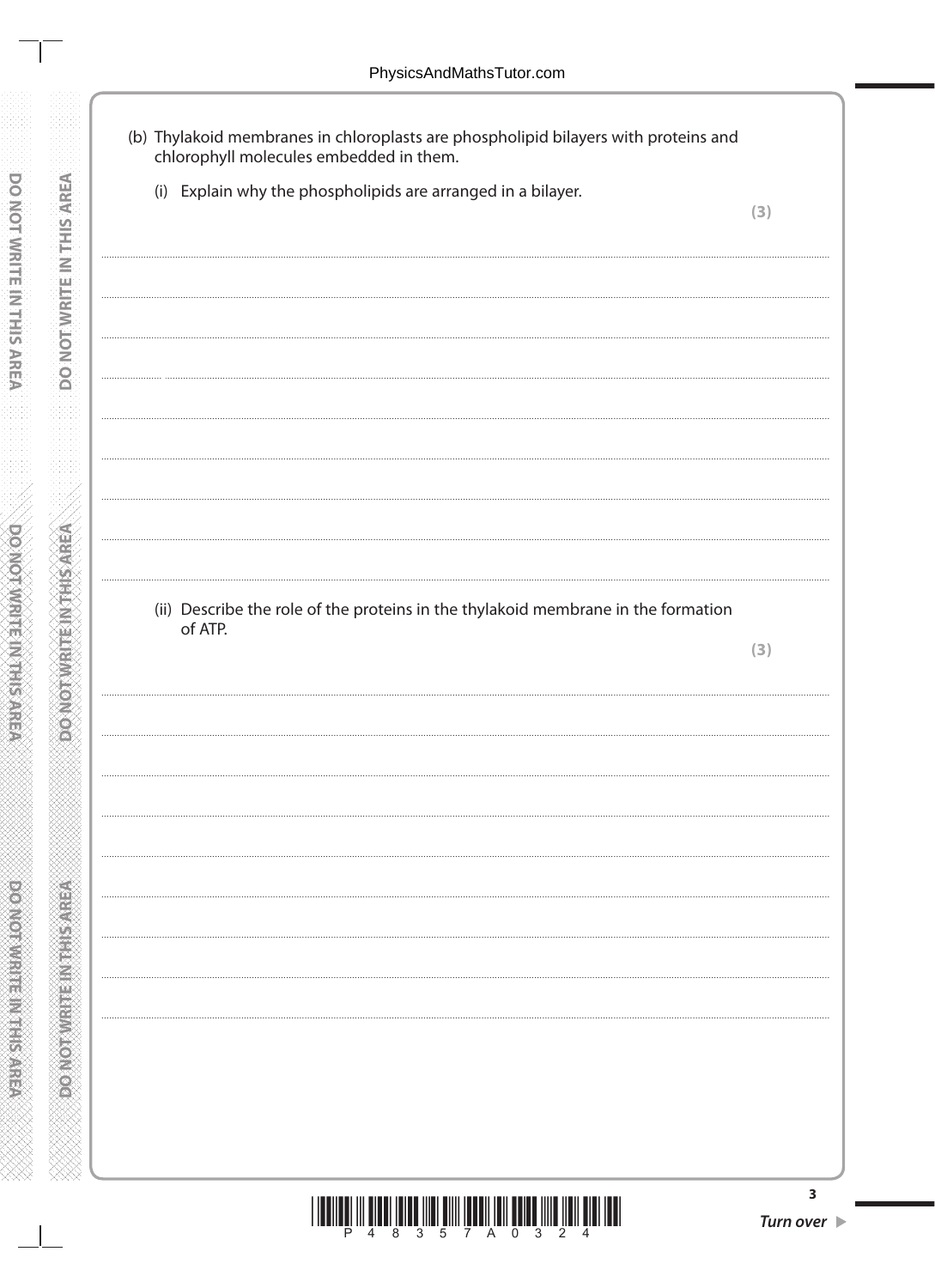**DOMOTAMENMENTSARE** 

**DOOROTHING INTERNATIONAL PROPERTY** 

| (iii) The diagram below shows a simplified structure of a chlorophyll molecule.                         |  |
|---------------------------------------------------------------------------------------------------------|--|
| porphyrin ring<br>hydrocarbon tail                                                                      |  |
| Place a cross $(\mathbb{X})$ in the box next to the name of the ion found in the porphyrin ring.<br>(1) |  |
| A calcium<br>×                                                                                          |  |
| magnesium<br>B<br>X                                                                                     |  |
| nitrate<br>C<br>×                                                                                       |  |
| phosphate<br>D<br>$\times$                                                                              |  |
| (iv) Suggest why the chlorophyll molecule has a hydrocarbon tail.<br>(2)                                |  |
|                                                                                                         |  |
|                                                                                                         |  |
|                                                                                                         |  |
|                                                                                                         |  |
|                                                                                                         |  |
|                                                                                                         |  |
| (Total for Question 1 = 11 marks)                                                                       |  |
|                                                                                                         |  |
|                                                                                                         |  |
|                                                                                                         |  |
|                                                                                                         |  |
|                                                                                                         |  |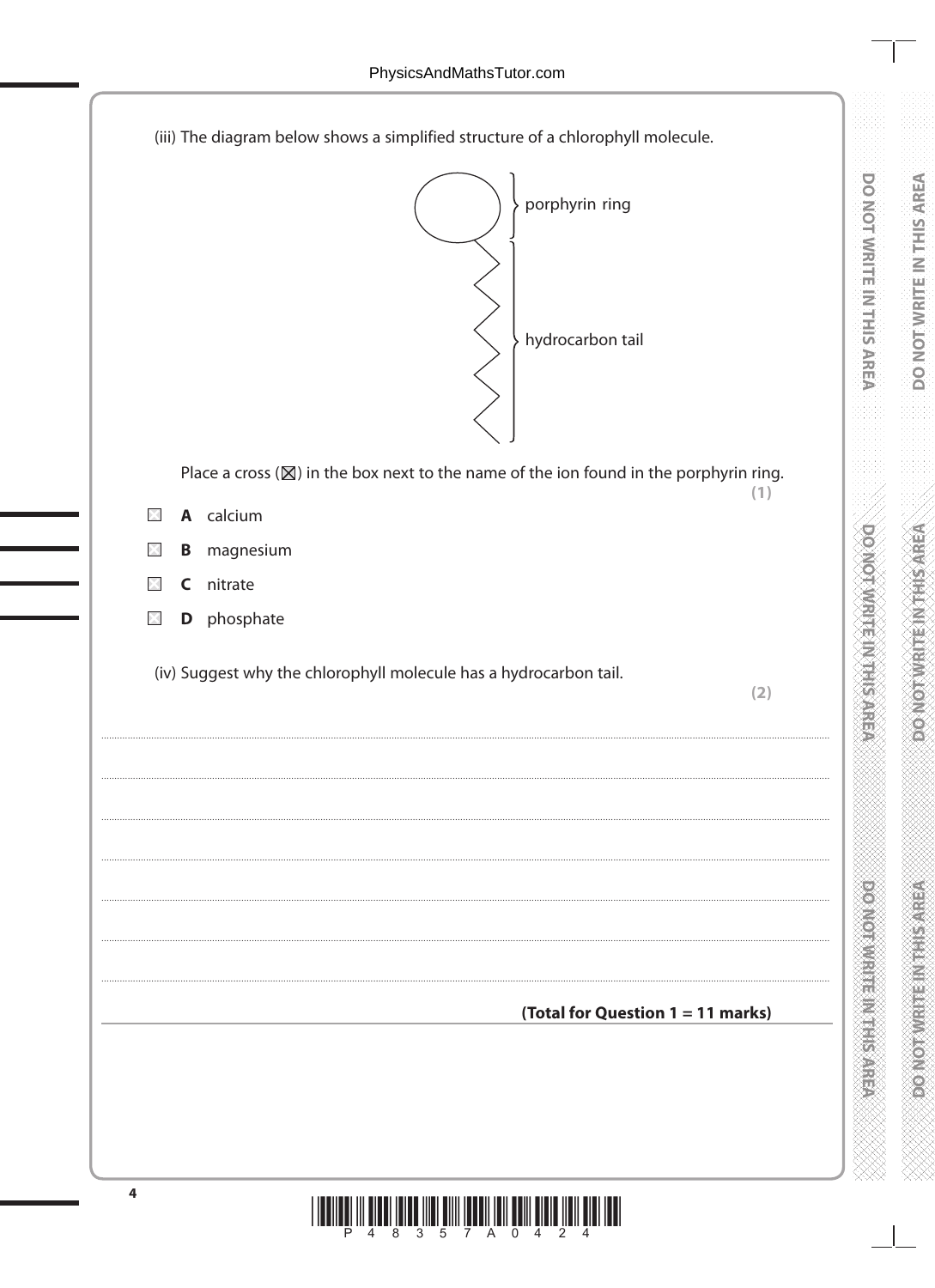- 2 Some bacterial and viral infections result in death.
	- (a) The table below shows some features of bacteria and viruses.

For each feature, place one cross  $(\boxtimes)$  in the appropriate box in each row, to show whether the feature is found in bacteria and viruses, bacteria only, viruses only or not found in either.

| <b>Feature</b>   | <b>Bacteria and</b><br>viruses | <b>Bacteria only</b> | <b>Viruses only</b> | <b>Not found in</b><br>either bacteria<br>or viruses |
|------------------|--------------------------------|----------------------|---------------------|------------------------------------------------------|
| Cytoplasm        |                                |                      |                     |                                                      |
| Nucleic acids    |                                | ÞК                   |                     |                                                      |
| Protein coat     |                                | X                    |                     |                                                      |
| <b>Ribosomes</b> |                                |                      |                     |                                                      |

(b) Describe the sequence of symptoms that result in the death of a person infected with Mycobacterium tuberculosis (TB).

 $(3)$ 

 $(4)$ 



5

**DONOT WRITEIN THIS AREA** 

**PORTOR METHODS CONTENT**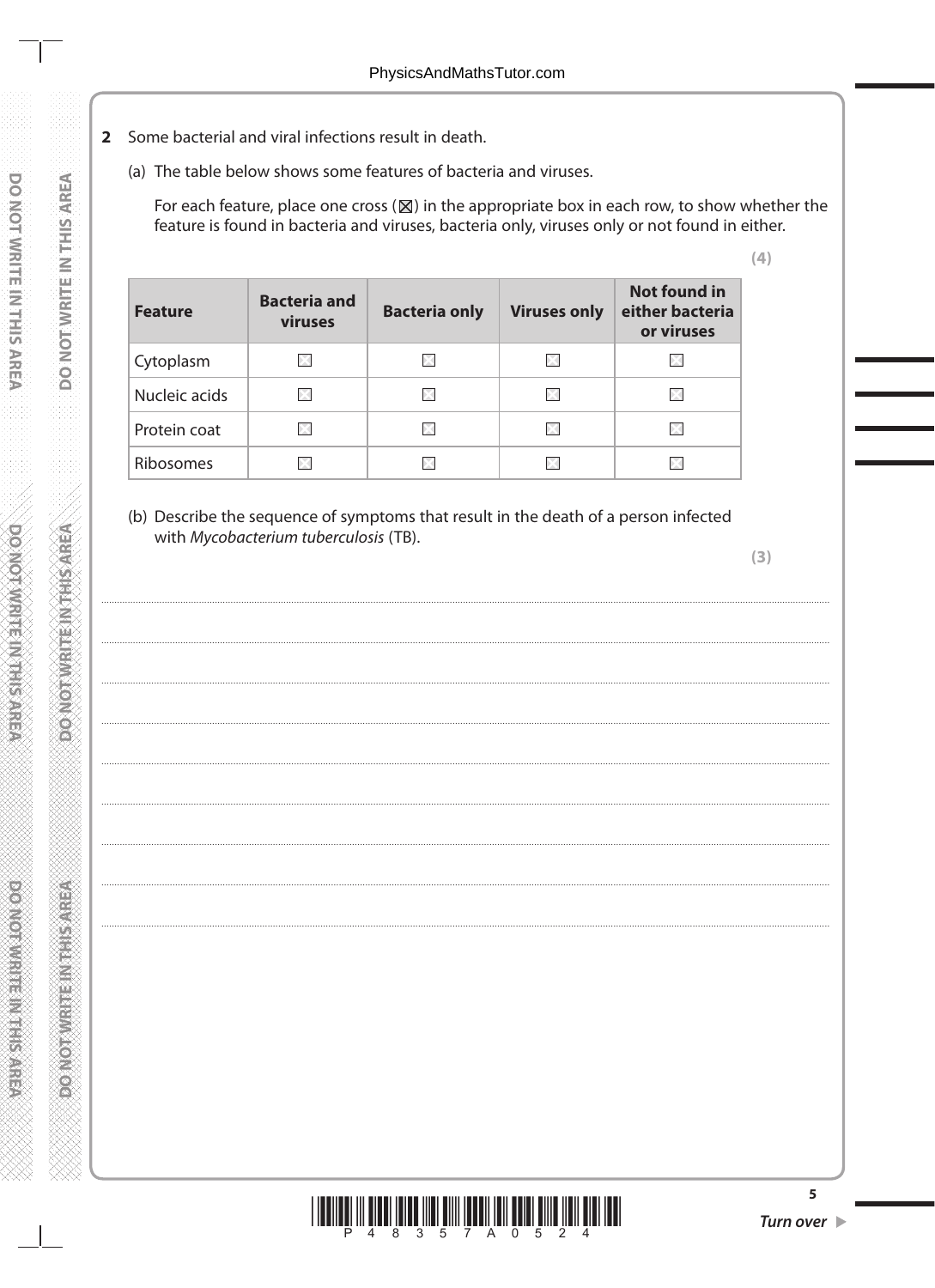(c) Infection with Human Immunodeficiency Virus (HIV) can result in the death of a person because the T helper cells are destroyed.

Explain how infection with HIV results in the T helper cells being destroyed.

**DO MOT WRITEIN THIS AREA** 

**DOMOTAWRITE IN THIS AREA** 

**PONORWANE IN THE SALE** 



"8"

 $\mathcal{B}$  $-5$   $\overline{0}$ 

- A

6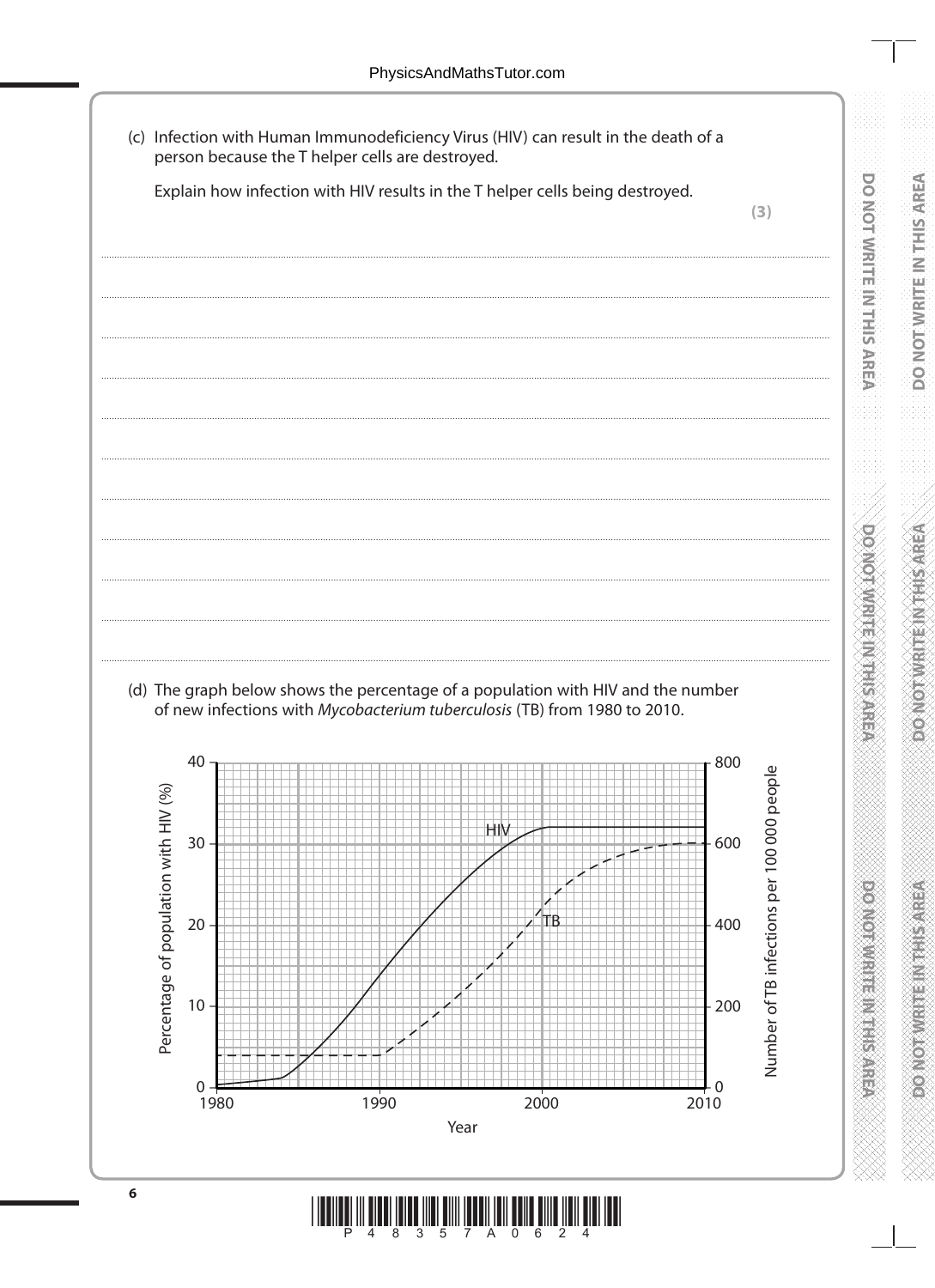**DONOTWRITE IN THIS AREA** 

**DONOTWRITEINITHS AREA** 

|  | Describe the evidence shown in this graph that suggests there is a correlation between infection with HIV and TB infection. | (3) |
|--|-----------------------------------------------------------------------------------------------------------------------------|-----|
|  |                                                                                                                             |     |
|  |                                                                                                                             |     |
|  |                                                                                                                             |     |
|  |                                                                                                                             |     |
|  |                                                                                                                             |     |
|  |                                                                                                                             |     |
|  |                                                                                                                             |     |
|  | (Total for Question 2 = 13 marks)                                                                                           |     |
|  |                                                                                                                             |     |
|  |                                                                                                                             |     |
|  |                                                                                                                             |     |
|  |                                                                                                                             |     |
|  |                                                                                                                             |     |
|  |                                                                                                                             |     |
|  |                                                                                                                             |     |
|  |                                                                                                                             |     |
|  |                                                                                                                             |     |
|  |                                                                                                                             |     |
|  |                                                                                                                             |     |

 $\begin{array}{c} \end{array} \begin{array}{c} \begin{array}{c} \begin{array}{c} \begin{array}{c} \begin{array}{c} \end{array} \\ \begin{array}{c} \end{array} \\ \begin{array}{c} \end{array} \\ \begin{array}{c} \end{array} \\ \begin{array}{c} \end{array} \\ \begin{array}{c} \end{array} \\ \begin{array}{c} \end{array} \\ \begin{array}{c} \end{array} \\ \begin{array}{c} \end{array} \\ \begin{array}{c} \end{array} \\ \begin{array}{c} \end{array} \\ \begin{array}{c} \end{array} \\ \begin{array}{c} \end{array} \\ \begin{array}{c} \end{array$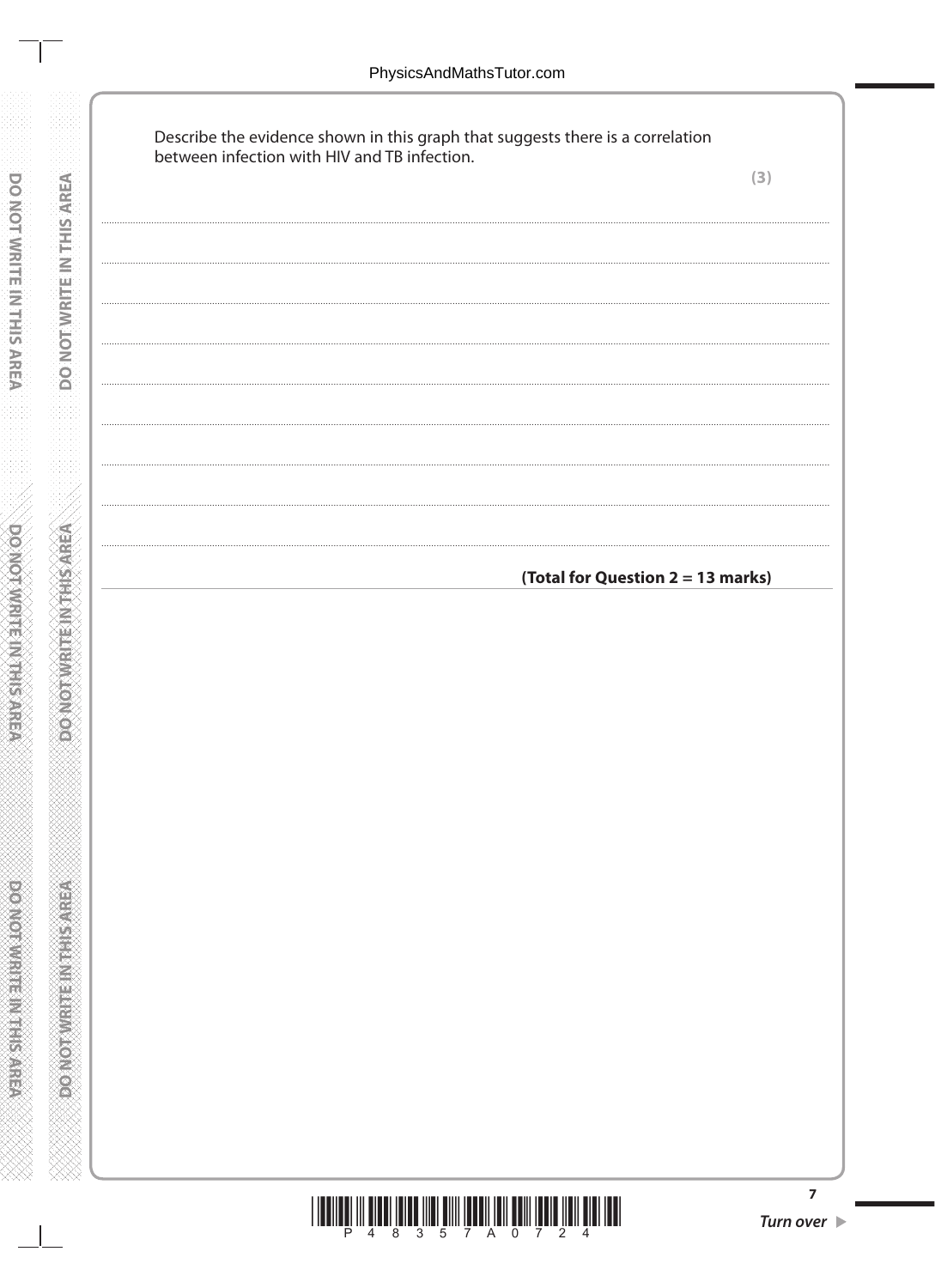Bone marrow contains pluripotent stem cells that result in the production of platelets, white  $3<sup>7</sup>$ blood cells and red blood cells.

Myeloma is a cancer that affects bone marrow. As a result, abnormal plasma cells reduce the number of stem cells in the bone marrow.

Myeloma can lead to bleeding problems, an increase in infections and anaemia. Anaemia results in tiredness, weakness and breathing problems.

Myeloma can be diagnosed using blood tests, genetic tests and by looking at samples of blood and bone marrow under a microscope.

(a) Describe the role of plasma cells in the immune response.

 $(2)$ 

(b) Suggest why the stem cells in the bone marrow are considered to be pluripotent.

 $(1)$ 

**DOINOT WRITEIN TEINS AREA** 

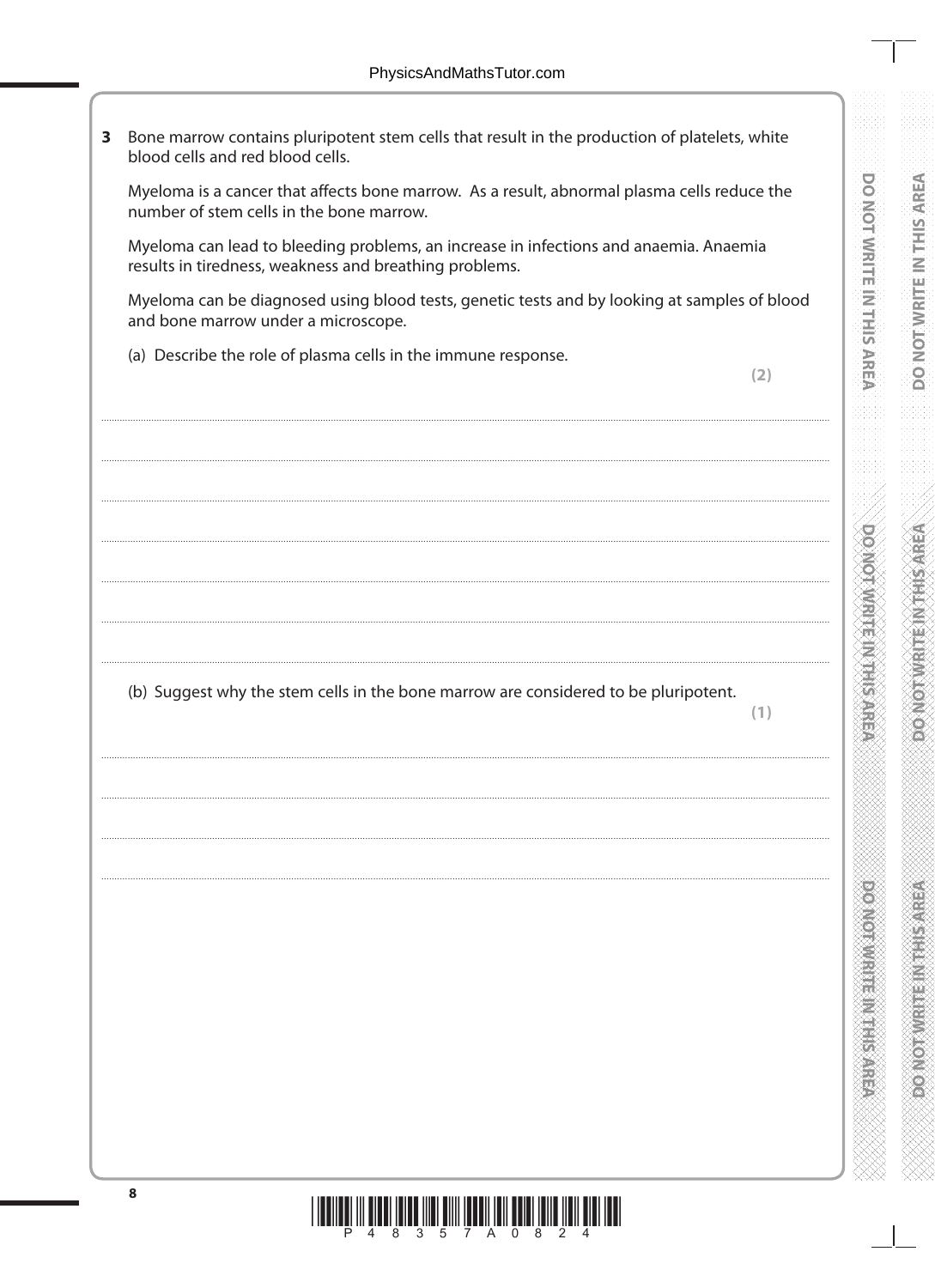**DONOT WRITE IN THIS AREA** 

**MONOTAL CHANGE** 

\*(c) Suggest why myeloma can lead to bleeding problems, an increase in infections and anaemia.  $(6)$ (d) (i) Suggest how blood and bone marrow samples could be used to diagnose myeloma.  $(2)$  $\overline{9}$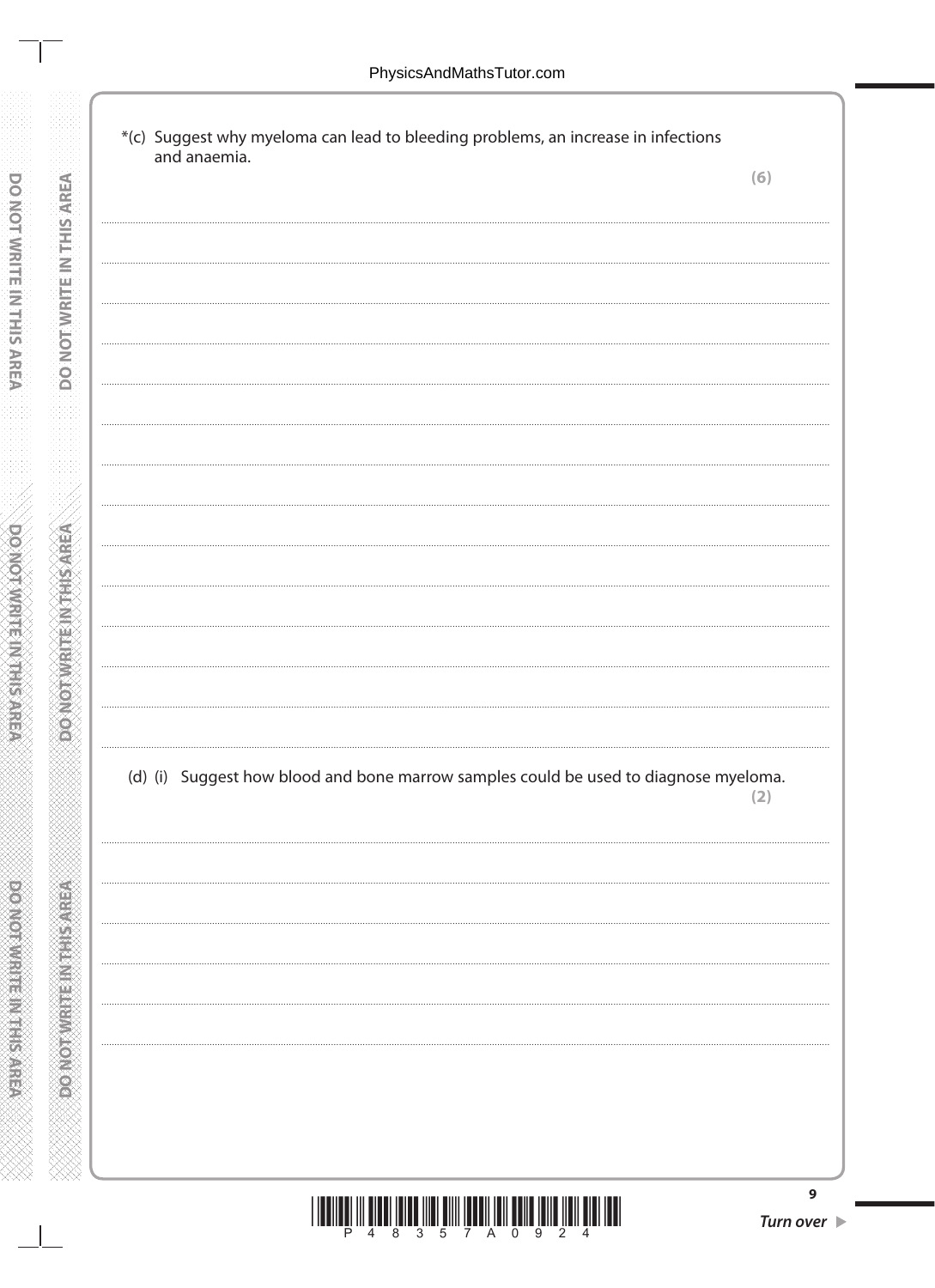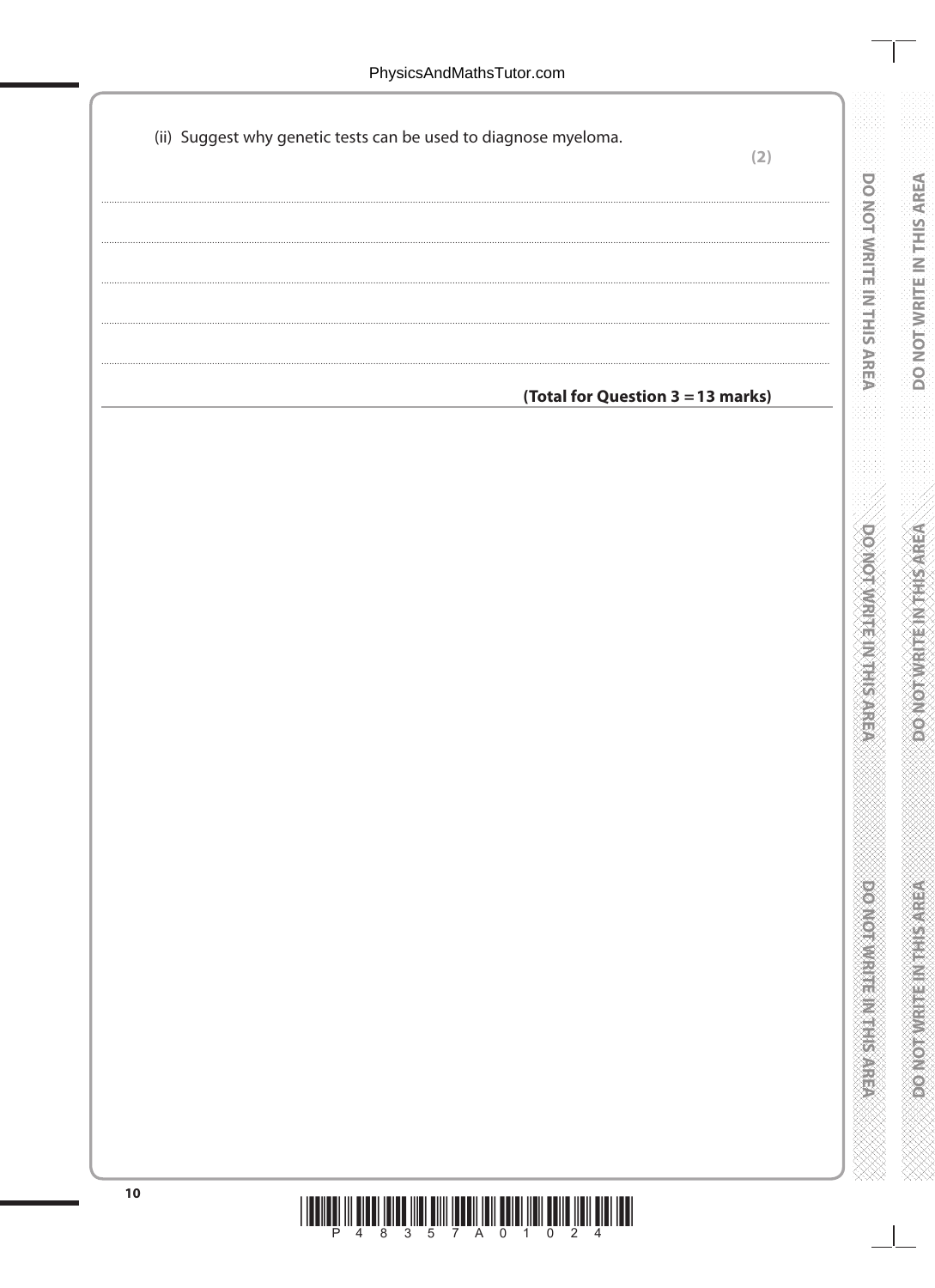\*4 A large area of peatland has recently been discovered in the Democratic Republic of the Congo. Peatland was formed thousands of years ago from partly decomposed plant material. Scientists have commented: 'because the area holds so much organic matter, it means that a large amount of carbon is locked into the ground' 'it adds a little piece to that jigsaw puzzle of where all the carbon goes in the atmosphere' 'investigating this carbon-rich material could shed light on 10000 years of environmental change in this little-studied region' Explain the meaning of these three comments.  $(6)$ 



**RESIDENT RESIDENCE**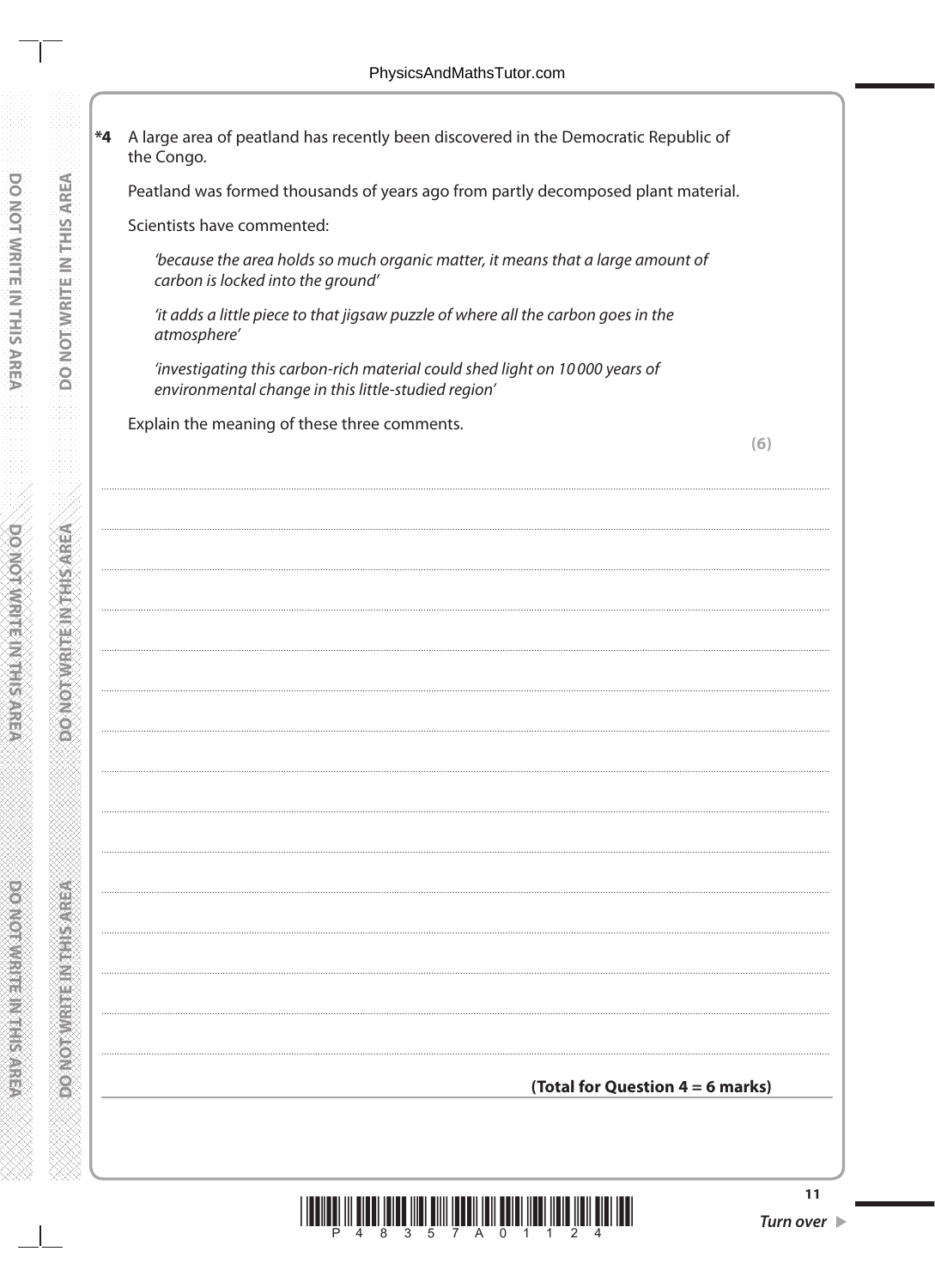**5** *Clostridium difficile* (*C. difficile*) is a bacterium that is present in the gut flora of the human digestive system.

This bacterium does not cause any problems in healthy people.

People taking antibiotics are at risk of developing *C. difficile* infections.

The graph below shows the proportion of gut flora before, during and after taking antibiotics. The graph also shows the risk of *C. difficile* infection.



**DO NOT WRITE IN THIS AREA**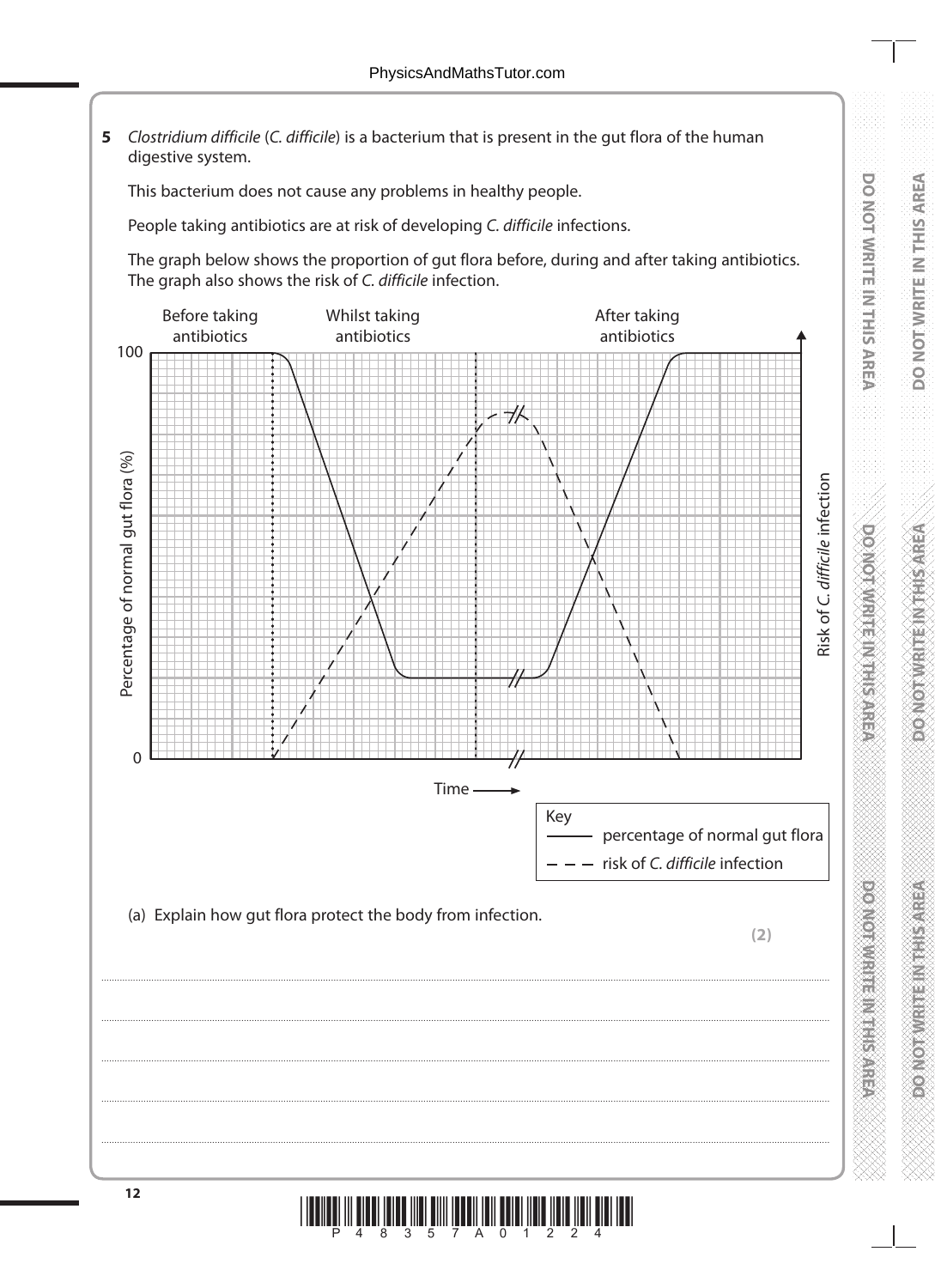**DO NOT WRITE IN THIS AREA** 

**DONOT WRITE INTHIS AREA** 

| risk of developing C. difficile infections.                                                                        | (2) |
|--------------------------------------------------------------------------------------------------------------------|-----|
|                                                                                                                    |     |
|                                                                                                                    |     |
|                                                                                                                    |     |
|                                                                                                                    |     |
| (c) Some types of C. difficile are resistant to antibiotics.                                                       |     |
| Whilst the antibiotic is being taken, resistant C. difficile have an advantage over non-resistant<br>C. difficile. |     |
| When the antibiotic is no longer being taken, the resistant C. difficile do not have this<br>advantage.            |     |
| (i) Explain why resistant C. difficile have an advantage whilst taking the antibiotic,<br>but not afterwards.      |     |
|                                                                                                                    | (3) |
|                                                                                                                    |     |
|                                                                                                                    |     |
|                                                                                                                    |     |
|                                                                                                                    |     |
|                                                                                                                    |     |
|                                                                                                                    |     |
|                                                                                                                    |     |
|                                                                                                                    |     |
|                                                                                                                    |     |
|                                                                                                                    |     |
|                                                                                                                    |     |
|                                                                                                                    |     |
|                                                                                                                    |     |
|                                                                                                                    |     |
|                                                                                                                    |     |
| <u>HII IIII IIII III</u><br>Ш                                                                                      |     |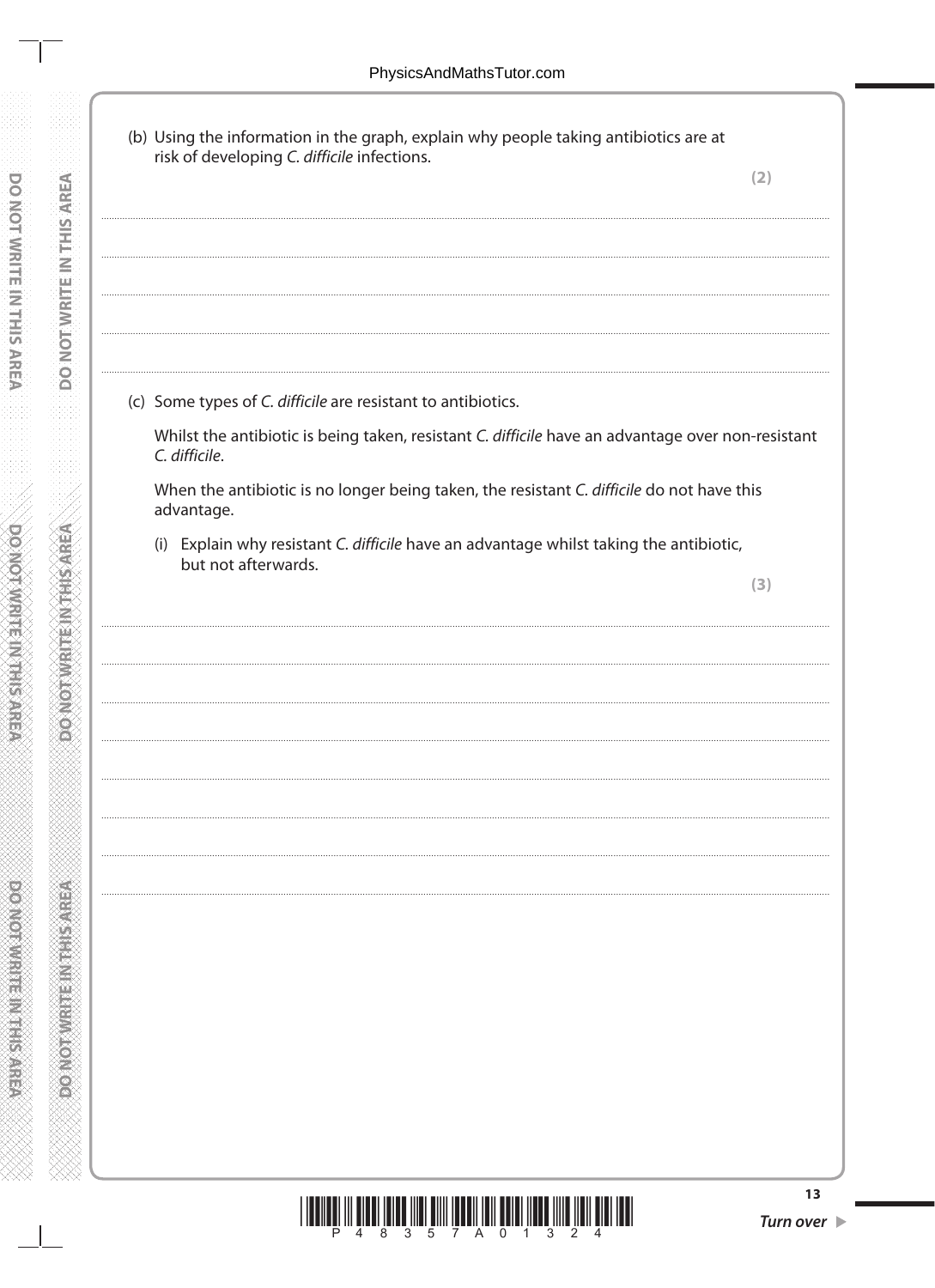| (ii) Explain why the development of C. difficile infections is an example of an<br>'evolutionary race'.                |     |
|------------------------------------------------------------------------------------------------------------------------|-----|
|                                                                                                                        | (2) |
|                                                                                                                        |     |
|                                                                                                                        |     |
|                                                                                                                        |     |
|                                                                                                                        |     |
|                                                                                                                        |     |
| (iii) Describe two ways in which codes of practice relating to antibiotic                                              |     |
| prescription could help to reduce this evolutionary race.                                                              |     |
|                                                                                                                        | (2) |
|                                                                                                                        |     |
|                                                                                                                        |     |
|                                                                                                                        |     |
|                                                                                                                        |     |
|                                                                                                                        |     |
| (d) After taking antibiotics, the gut flora return to 100%.                                                            |     |
| The time taken for the gut flora to return to 100% is variable. This depends on the<br>type of antibiotic being taken. |     |
| Suggest why the time taken for the gut flora to return to 100% depends on the                                          |     |
| type of antibiotic being taken.                                                                                        | (2) |
|                                                                                                                        |     |
|                                                                                                                        |     |
|                                                                                                                        |     |
|                                                                                                                        |     |
|                                                                                                                        |     |
|                                                                                                                        |     |
|                                                                                                                        |     |
|                                                                                                                        |     |
|                                                                                                                        |     |
|                                                                                                                        |     |
|                                                                                                                        |     |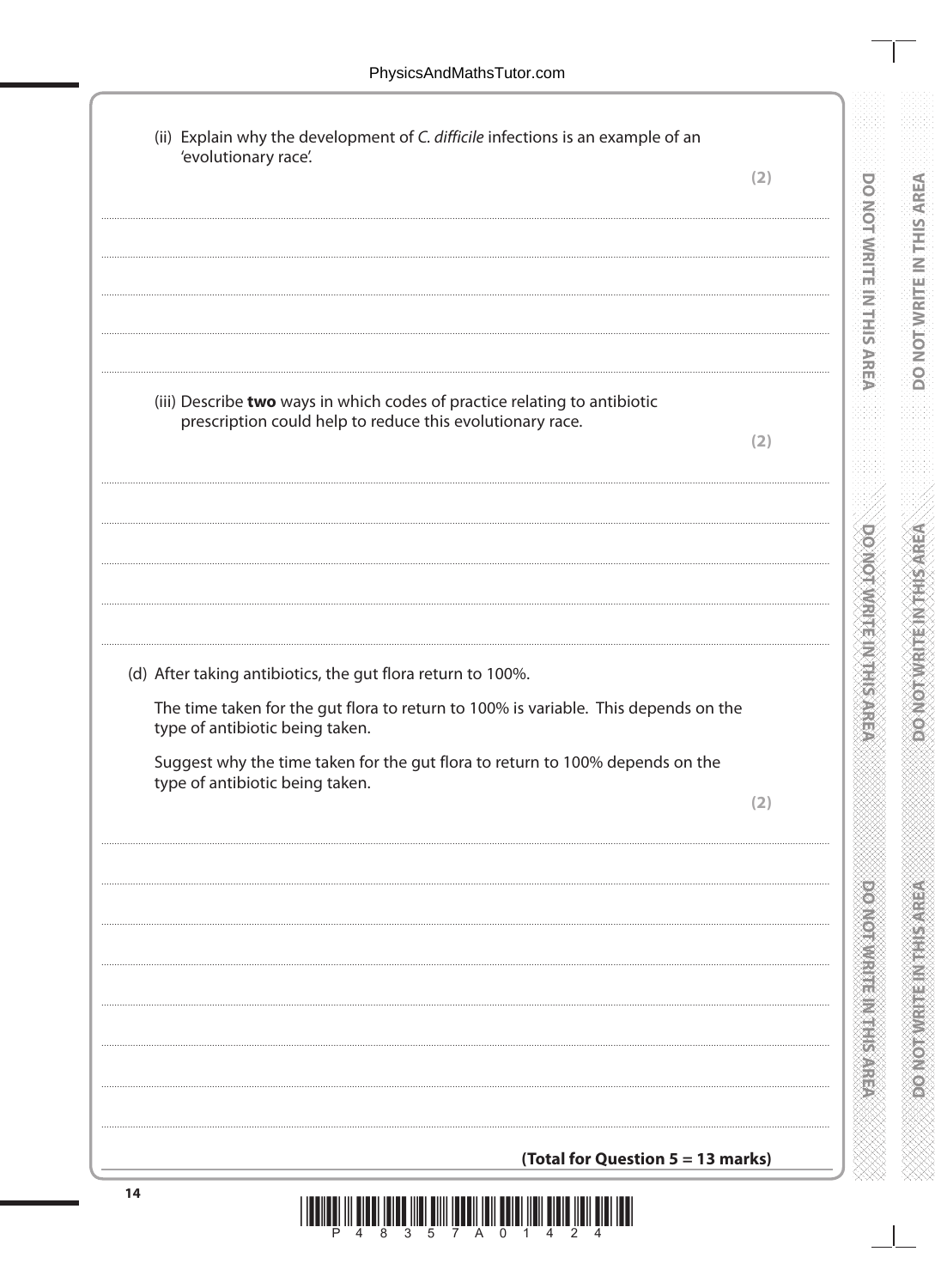6 Glaciers are long, large masses of ice that formed thousands of years ago.

As a result of changes in the climate, more ice is melting. This is reducing the length of the glaciers. As a result, bare rock that was once covered by the glacier, becomes exposed.

(a) Explain why more ice is melting.

 $(3)$ 

(b) Glacier Bay is on the coast of Alaska. This bay was formed when ice melted and the length of the glacier was reduced.

In 1971, scientists studied the distribution of plant species in Glacier Bay. They looked at five different areas: P, Q, R, S and T.

The diagram below shows the length of the glacier in 1871 and its length in 1971. The position of each of the five areas studied are also shown.



1 cm on the diagram is equivalent to the decrease in length of glacier in 10 years.



Turn over  $\blacktriangleright$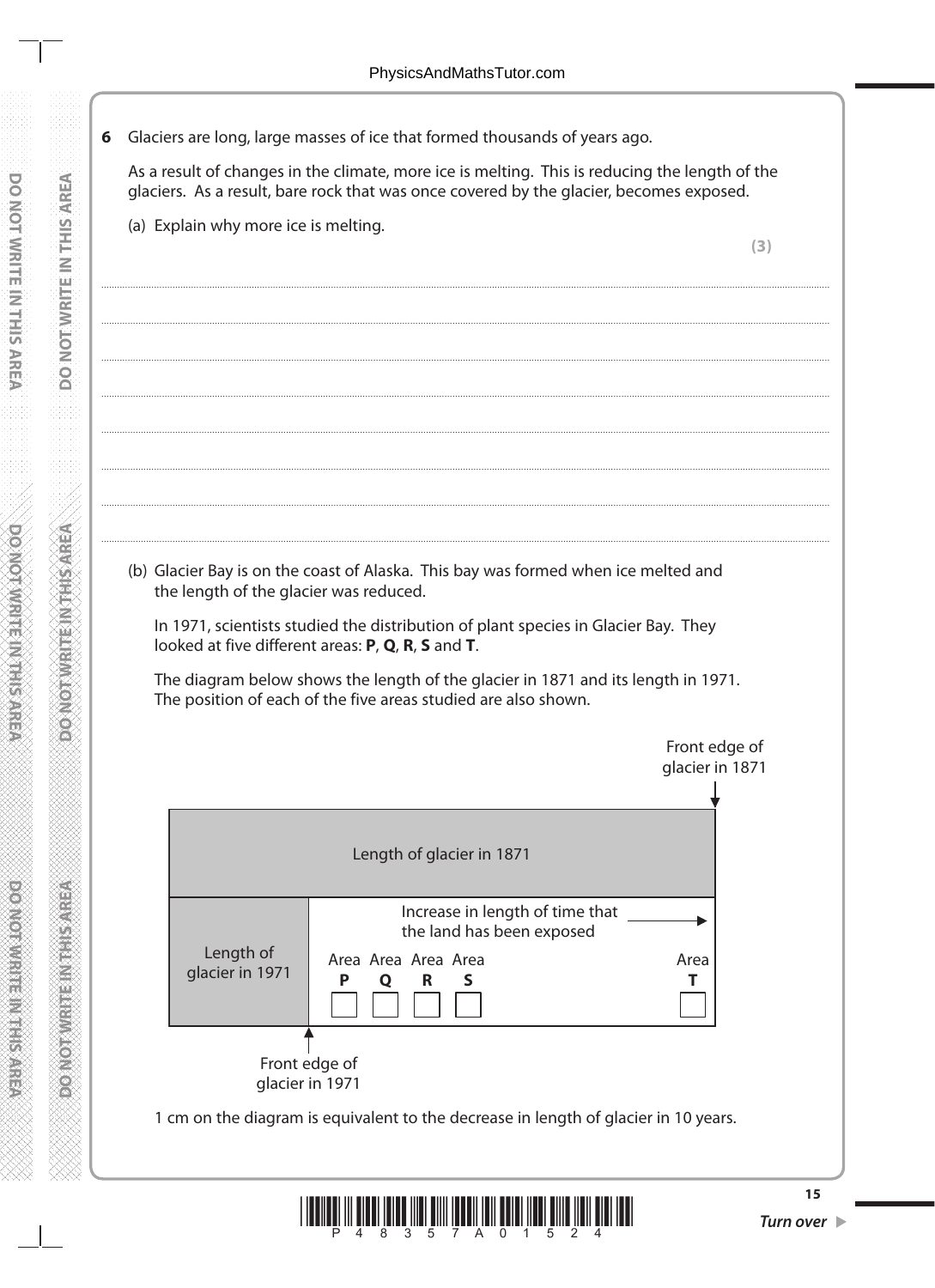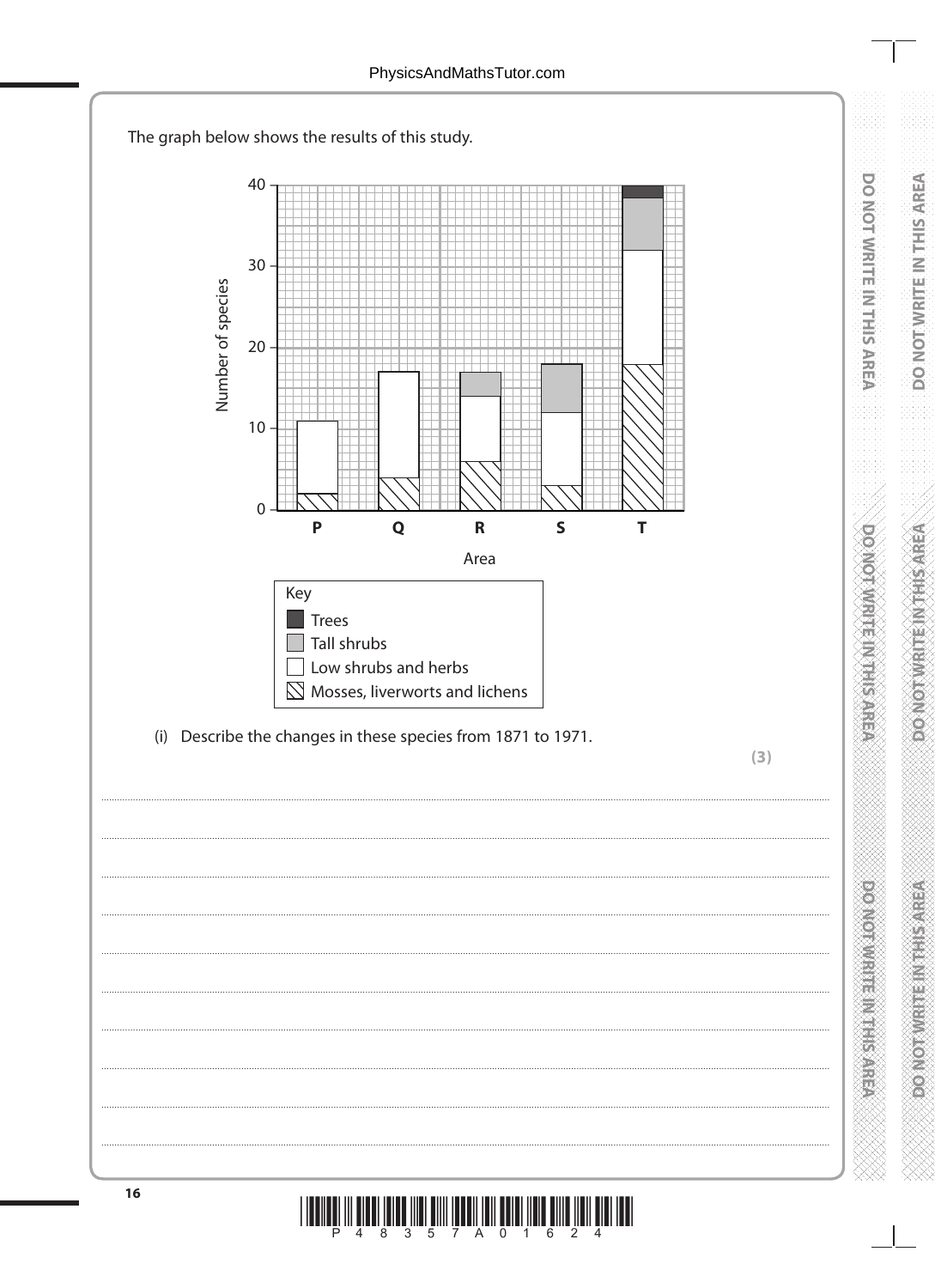**DO NOT WRITE IN THIS AREA** 

**ABBASE IN AN ARRANGEMENT** 

| (ii) Explain why the species in areas P and T are different. |                                                                                                                                                   | (4) |
|--------------------------------------------------------------|---------------------------------------------------------------------------------------------------------------------------------------------------|-----|
|                                                              |                                                                                                                                                   |     |
|                                                              |                                                                                                                                                   |     |
|                                                              |                                                                                                                                                   |     |
|                                                              |                                                                                                                                                   |     |
|                                                              |                                                                                                                                                   |     |
|                                                              |                                                                                                                                                   |     |
|                                                              |                                                                                                                                                   |     |
|                                                              |                                                                                                                                                   |     |
|                                                              |                                                                                                                                                   |     |
|                                                              |                                                                                                                                                   |     |
|                                                              |                                                                                                                                                   |     |
|                                                              |                                                                                                                                                   |     |
|                                                              |                                                                                                                                                   |     |
|                                                              |                                                                                                                                                   |     |
|                                                              |                                                                                                                                                   |     |
|                                                              | (iii) Ten years later, a group of students repeated this study at Glacier Bay.<br>Suggest what changes these students might have found in area Q. | (3) |
|                                                              |                                                                                                                                                   |     |
|                                                              |                                                                                                                                                   |     |
|                                                              |                                                                                                                                                   |     |
|                                                              |                                                                                                                                                   |     |
|                                                              |                                                                                                                                                   |     |
|                                                              |                                                                                                                                                   |     |
|                                                              |                                                                                                                                                   |     |
|                                                              |                                                                                                                                                   |     |
|                                                              |                                                                                                                                                   |     |
|                                                              |                                                                                                                                                   |     |
|                                                              |                                                                                                                                                   |     |

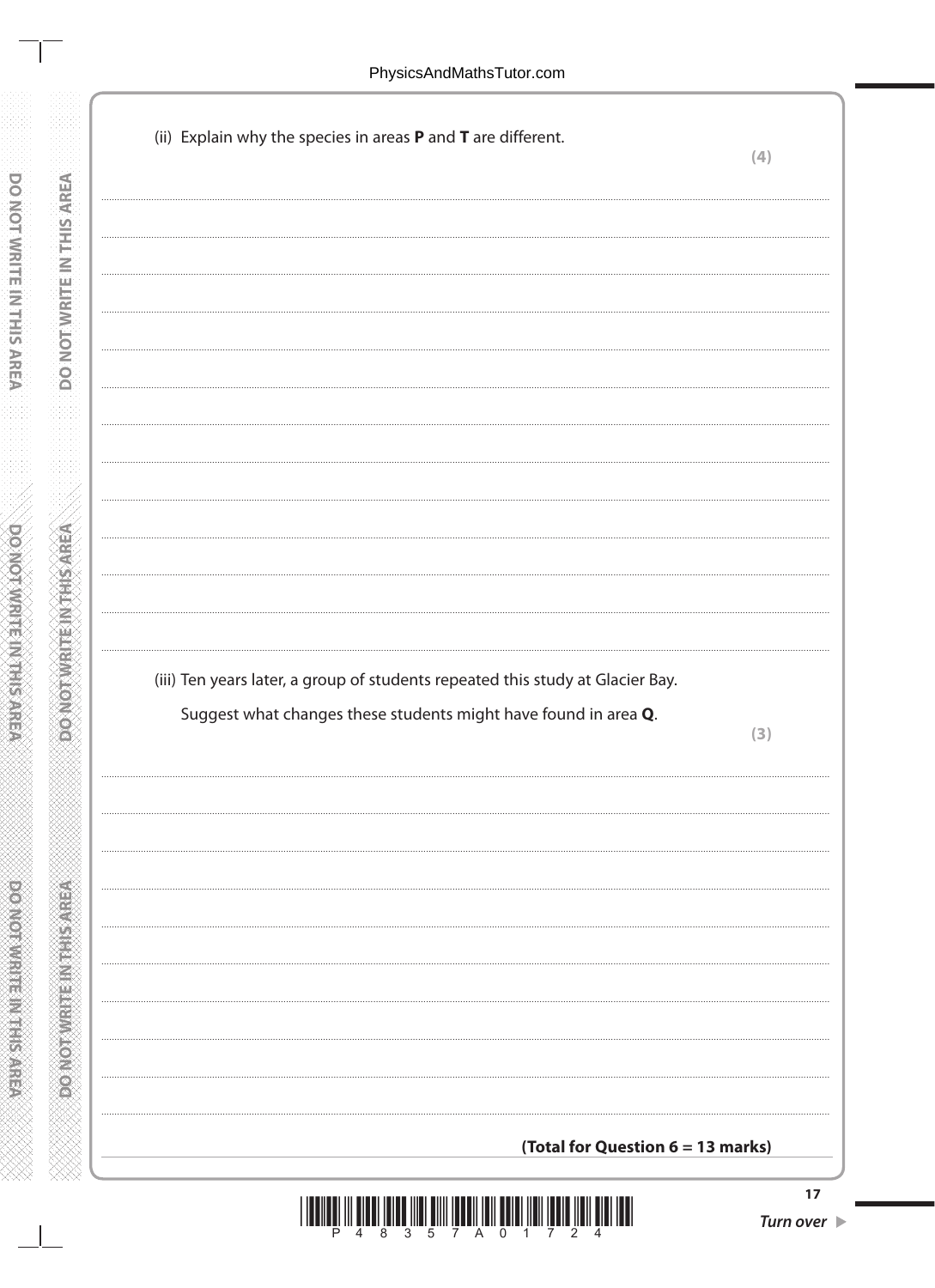**7** The photograph below shows a rhododendron bush.



Magnification  $\times$ 0.05

A gardener planted a mixture of plants around a rhododendron bush. Not all of these plants grew.

The gardener was told that rhododendron bushes release poisons into the soil. These poisons can kill some plants.

The gardener wanted to know how near to the rhododendron bush plants could be grown.

(a) Calculate the width of this rhododendron bush at its widest point.

**(2)** 

Answer ....



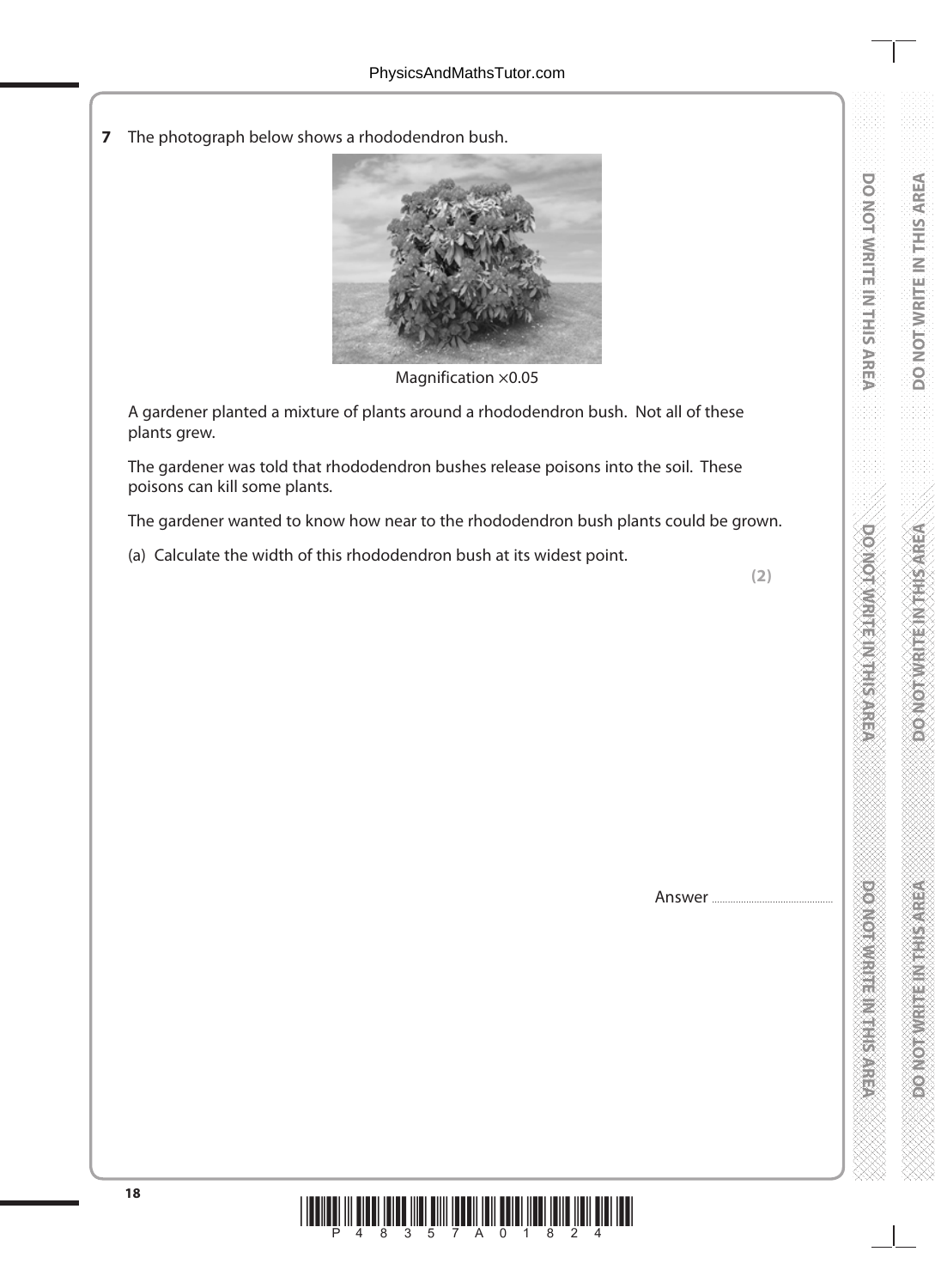DO NOT WRITE IN THIS AREA

**DONOT WRITE INTHIS AREA** 

| gardener could grow new plants.                                                                                     | (4) |
|---------------------------------------------------------------------------------------------------------------------|-----|
|                                                                                                                     |     |
|                                                                                                                     |     |
|                                                                                                                     |     |
|                                                                                                                     |     |
|                                                                                                                     |     |
|                                                                                                                     |     |
|                                                                                                                     |     |
|                                                                                                                     |     |
|                                                                                                                     |     |
|                                                                                                                     |     |
|                                                                                                                     |     |
|                                                                                                                     |     |
|                                                                                                                     |     |
|                                                                                                                     |     |
|                                                                                                                     |     |
|                                                                                                                     |     |
|                                                                                                                     |     |
|                                                                                                                     |     |
| (c) The rhododendron bush could also affect the growth of other plants by reducing<br>water availability and light. |     |
|                                                                                                                     |     |
| (i) Describe how water availability and light could be measured.                                                    | (4) |
|                                                                                                                     |     |
|                                                                                                                     |     |
|                                                                                                                     |     |
|                                                                                                                     |     |
|                                                                                                                     |     |
|                                                                                                                     |     |
|                                                                                                                     |     |
|                                                                                                                     |     |
|                                                                                                                     |     |
|                                                                                                                     |     |
|                                                                                                                     |     |
|                                                                                                                     |     |
|                                                                                                                     |     |
|                                                                                                                     |     |
|                                                                                                                     |     |
|                                                                                                                     |     |
|                                                                                                                     |     |
|                                                                                                                     |     |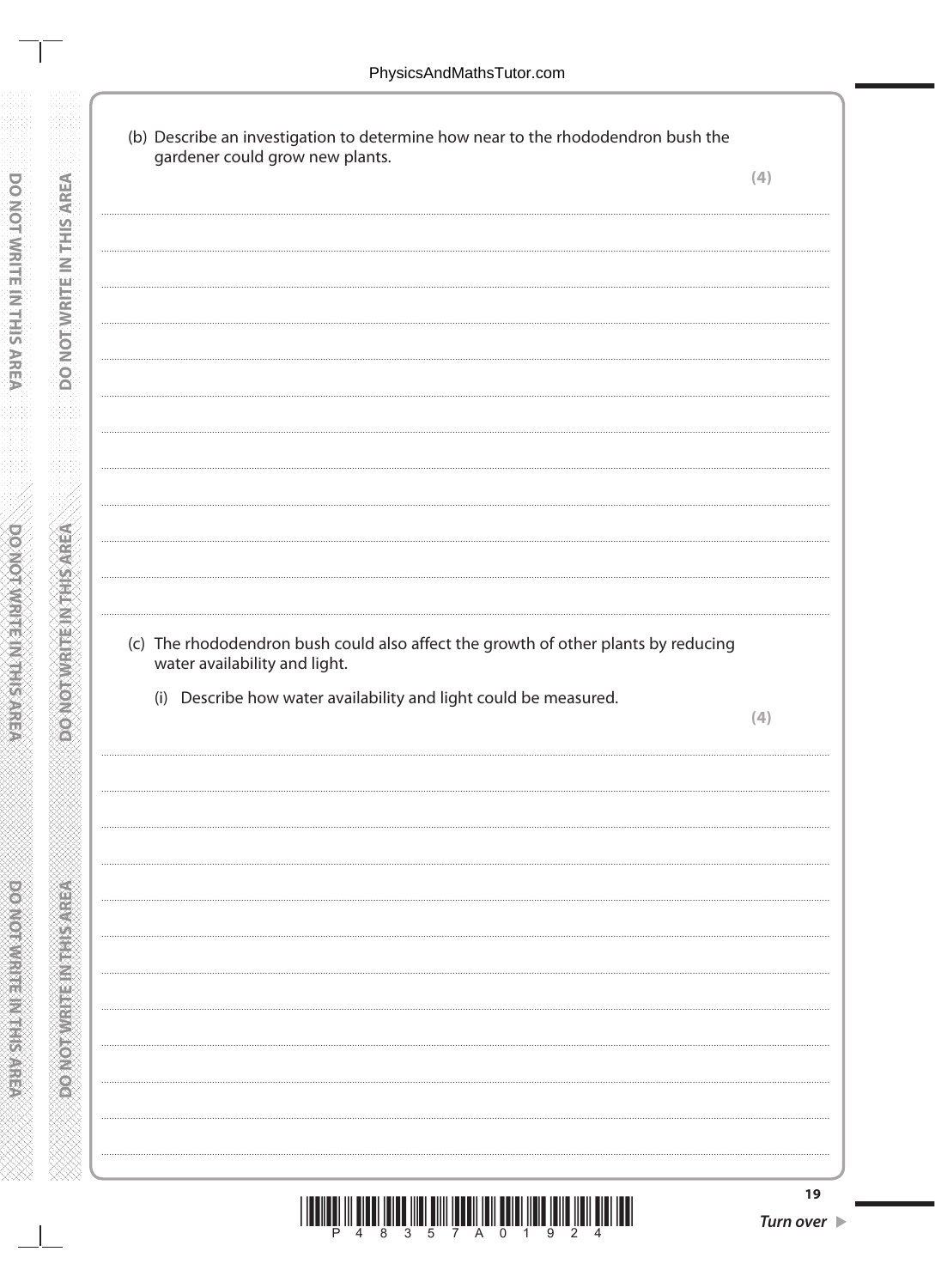| (ii) Explain how water availability and light could be affected by the rhododendron bush. | (2) |
|-------------------------------------------------------------------------------------------|-----|
|                                                                                           | .   |
|                                                                                           |     |
|                                                                                           |     |
|                                                                                           |     |
|                                                                                           |     |
|                                                                                           |     |
|                                                                                           |     |
|                                                                                           |     |
| (Total for Question 7 = 12 marks)                                                         |     |
|                                                                                           |     |
|                                                                                           |     |
|                                                                                           |     |
|                                                                                           |     |
|                                                                                           |     |
|                                                                                           |     |
|                                                                                           |     |
|                                                                                           |     |
|                                                                                           |     |
|                                                                                           |     |
|                                                                                           |     |
|                                                                                           |     |
|                                                                                           |     |
|                                                                                           |     |
|                                                                                           |     |
|                                                                                           |     |
|                                                                                           |     |
|                                                                                           |     |
|                                                                                           |     |
|                                                                                           |     |
|                                                                                           |     |
|                                                                                           |     |
|                                                                                           |     |
|                                                                                           |     |
|                                                                                           |     |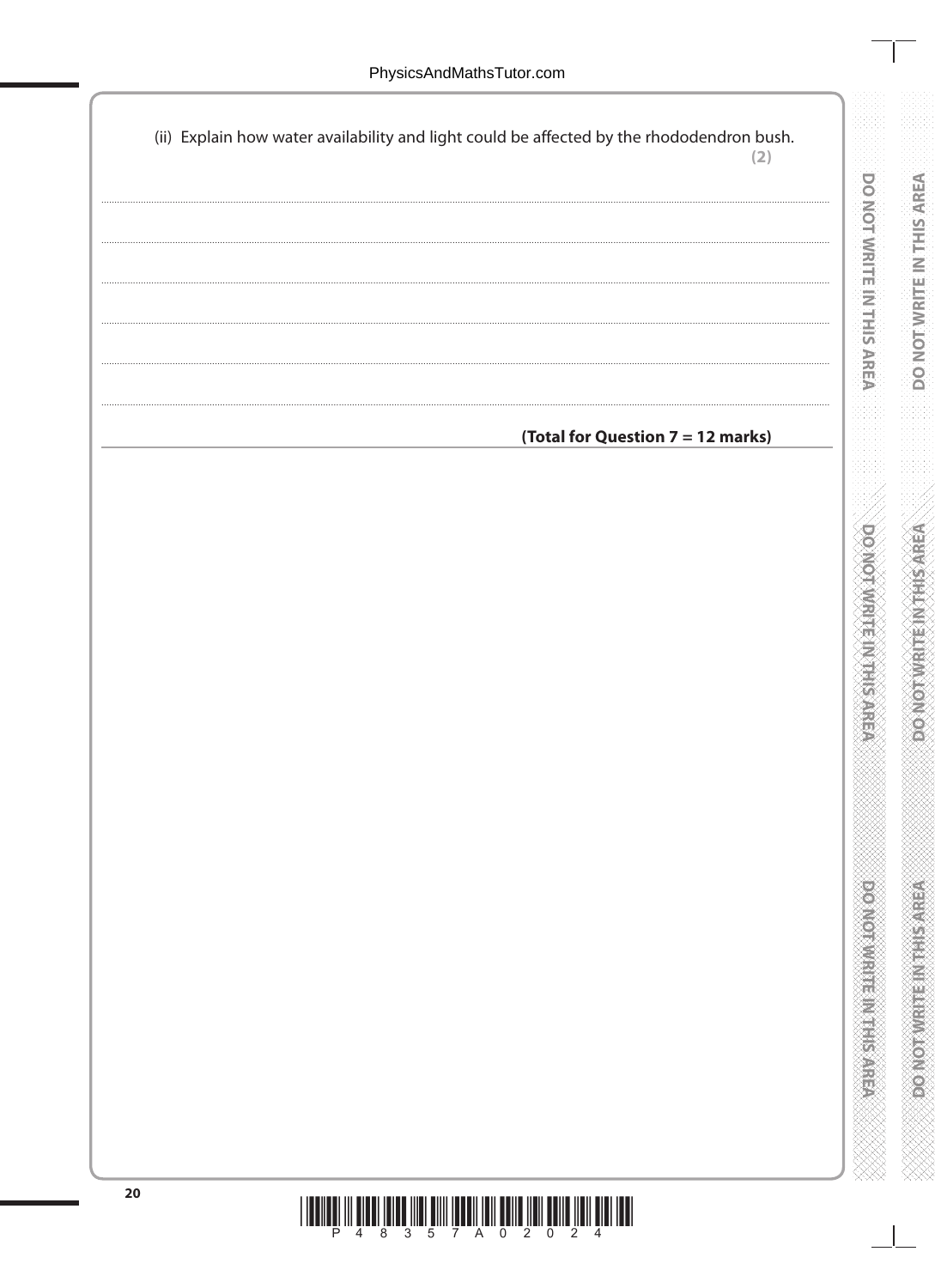**8** Brown bears are found in North America, Canada and Alaska.

The photograph below shows a brown bear in Alaska.



Magnification ×0.03

(a) Between 2006 and 2009, there were several cases of homes being broken into by brown bears. These were all in the Swan Valley area in North America.

 Four brown bears were captured. These bears had paw sizes that matched the tracks left in the ground around these homes.

 Analysis of DNA from blood and fur left in the homes did not match these four brown bears.

 (i) State **one** precaution that had to be taken when the blood and fur samples were collected.

....................................................................................................................................................................................................................................................................................

....................................................................................................................................................................................................................................................................................

....................................................................................................................................................................................................................................................................................



**RESIDENT RESIDENCE**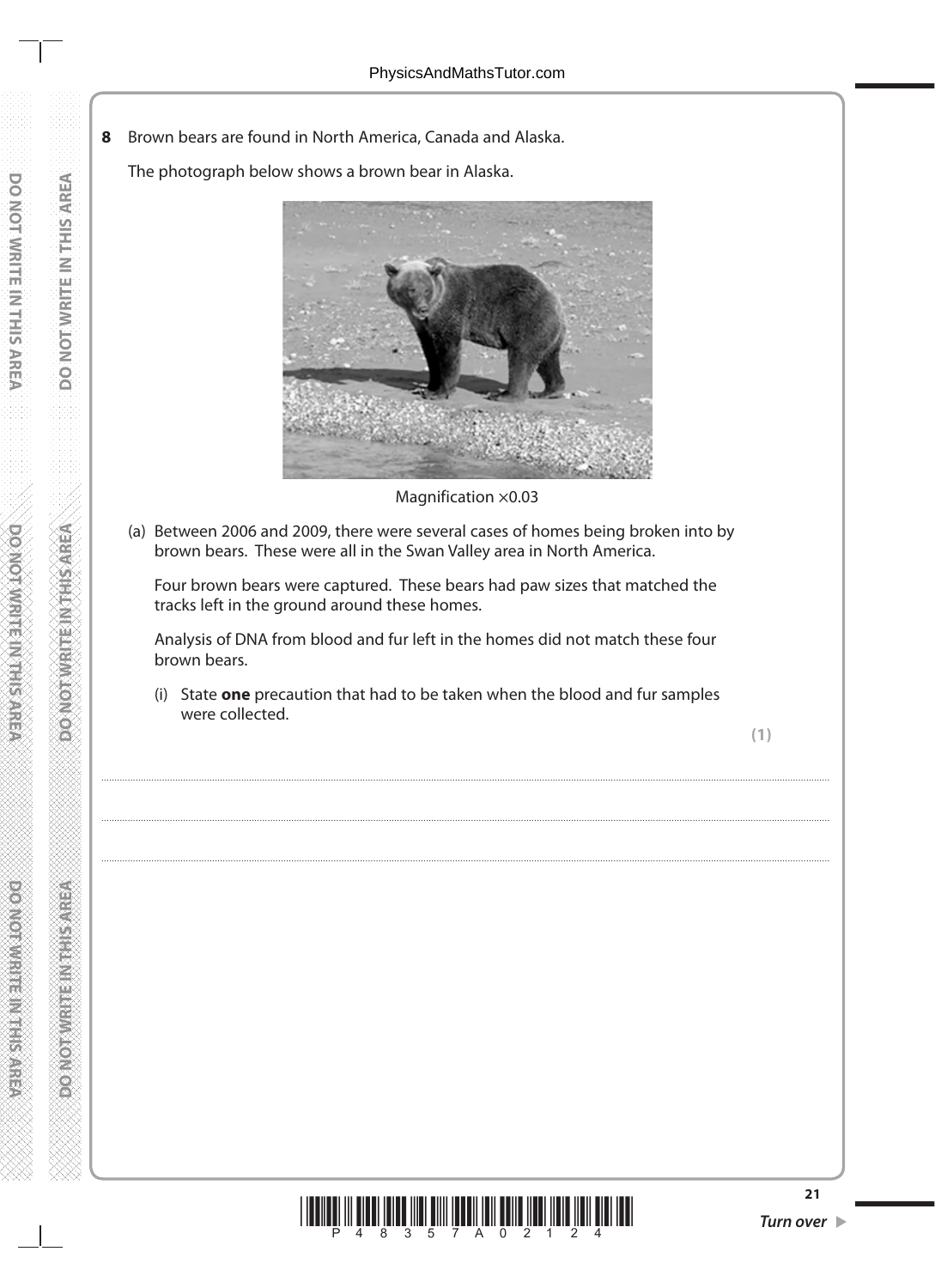**10000000** 

| DNA of these bears.                                                                                                                                             | (2) |
|-----------------------------------------------------------------------------------------------------------------------------------------------------------------|-----|
|                                                                                                                                                                 |     |
|                                                                                                                                                                 |     |
|                                                                                                                                                                 |     |
|                                                                                                                                                                 |     |
|                                                                                                                                                                 |     |
|                                                                                                                                                                 |     |
| (b) In 2007, the brown bear was a threatened species in Alberta, Canada.                                                                                        |     |
| A study was carried out to determine the number of bears in the area. Fur was<br>collected from trees that the bears had rubbed against and their DNA analysed. |     |
| (i) Explain how DNA analysis would help the scientists to determine the number                                                                                  |     |
| of bears in the area.                                                                                                                                           | (3) |
|                                                                                                                                                                 |     |
|                                                                                                                                                                 |     |
|                                                                                                                                                                 |     |
|                                                                                                                                                                 |     |
|                                                                                                                                                                 |     |
|                                                                                                                                                                 |     |
|                                                                                                                                                                 |     |
|                                                                                                                                                                 |     |
|                                                                                                                                                                 |     |
|                                                                                                                                                                 |     |
|                                                                                                                                                                 |     |
| (ii) Suggest one reason why this study can only estimate the number of bears in                                                                                 |     |
| the area.                                                                                                                                                       |     |
|                                                                                                                                                                 | (1) |
|                                                                                                                                                                 |     |
|                                                                                                                                                                 |     |
|                                                                                                                                                                 |     |
|                                                                                                                                                                 |     |
|                                                                                                                                                                 |     |

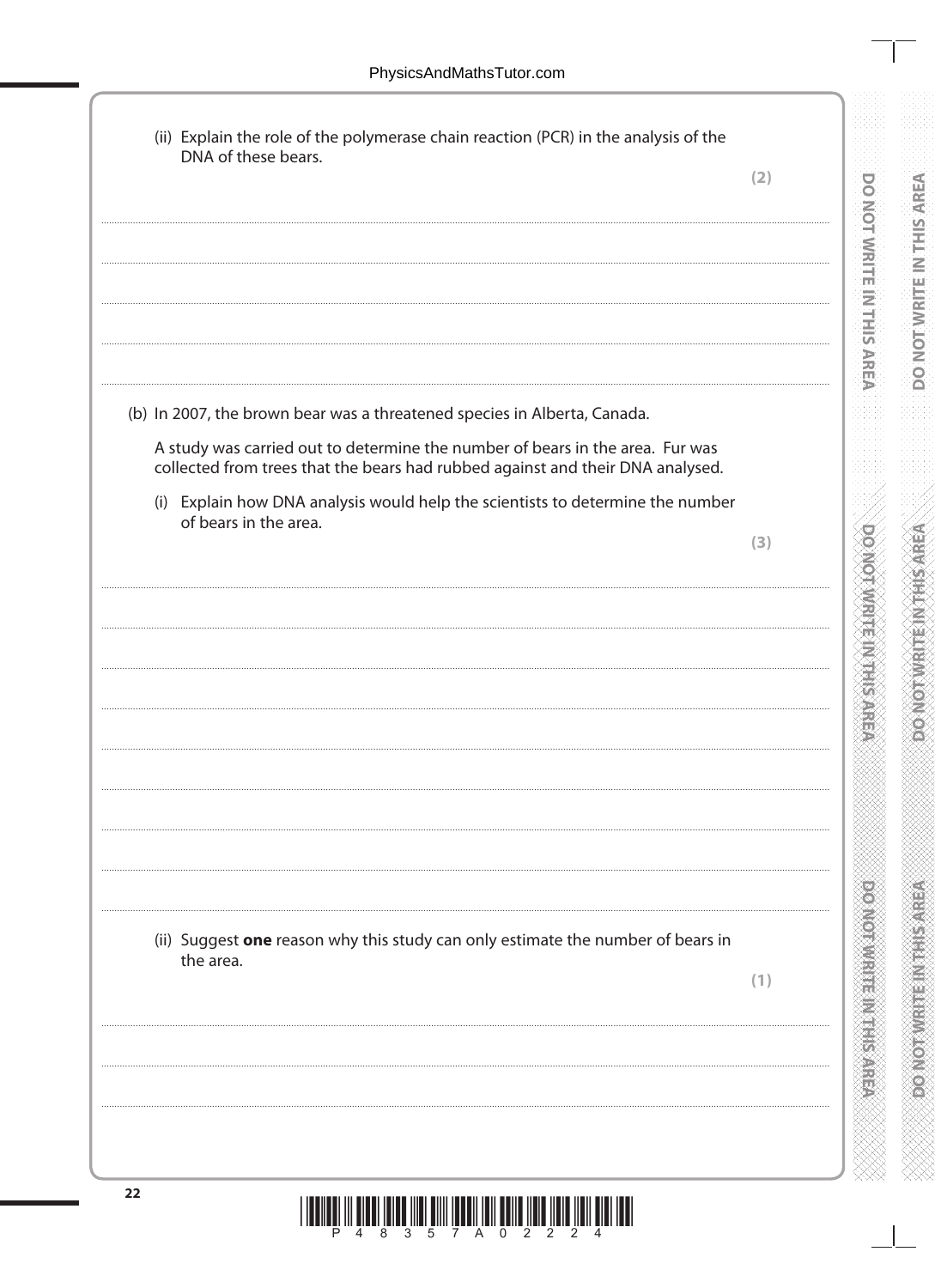(c) The diagram below shows the DNA profiles of a baby bear, the mother bear and four male bears.

**DO NOT WRITE IN THIS AREA** 

**DONOT WRITE IN THIS AREA** 

**PONOT WRITEIN THIS AREA** 



Use the information in the diagram to explain which of the four male bears is the father of the baby bear.

 $(2)$ 

(Total for Question 8 = 9 marks)

**TOTAL FOR PAPER = 90 MARKS**